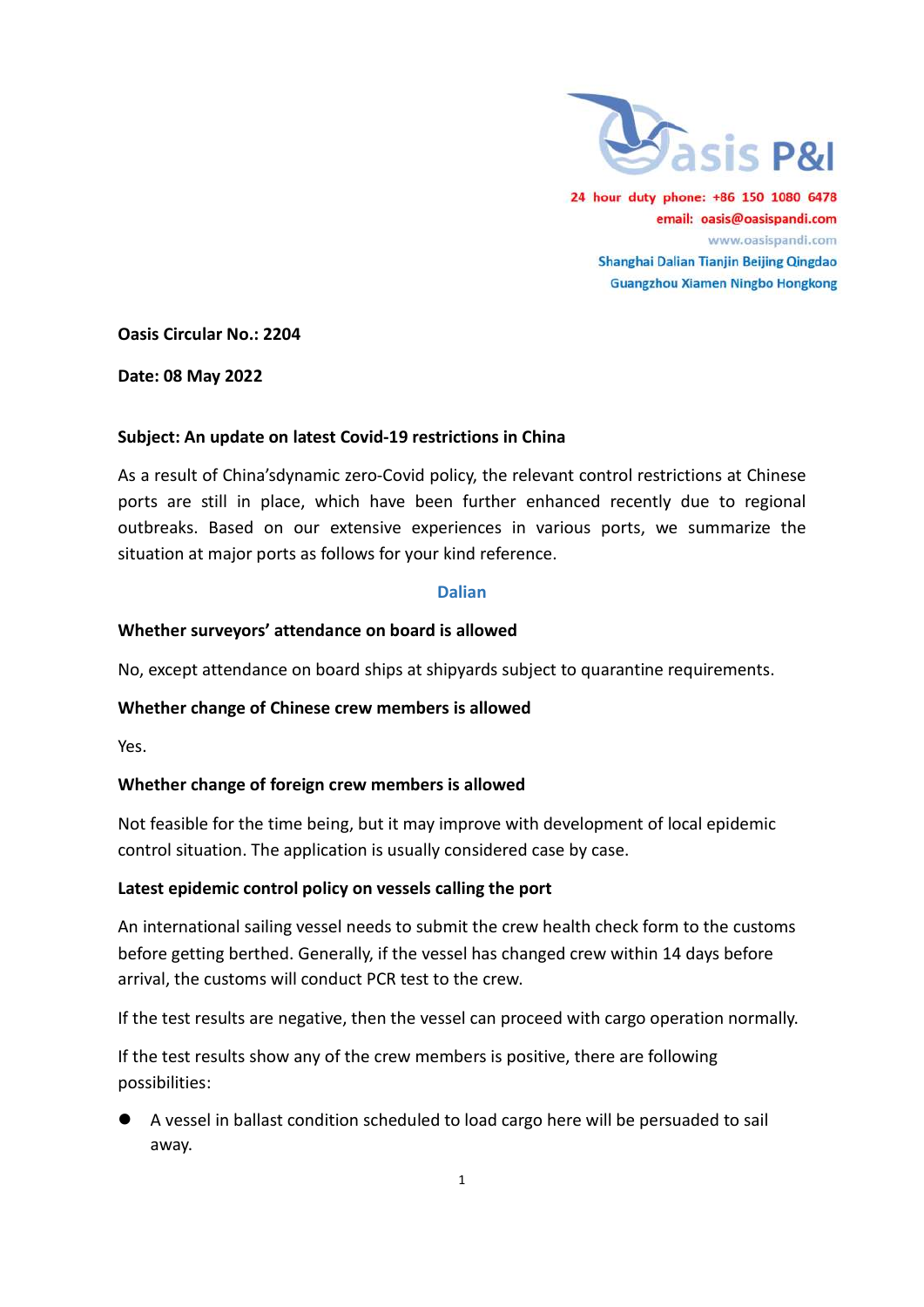- A vessel loaded with cargo scheduled to unload them here may or may not be allowed to conduct cargo operation, depending on the circumstances.
- A vessel carrying crude oil or LNG may be allowed to discharge on condition of contactless operation while the positive crewmembers are quarantined on board.

#### Whether positive crewmembers can disembark

If a vessel arrives in ballast condition scheduled to load cargo or conduct repair work here, positive crew members can hardly disembark.

If a vessel arrives to discharge cargo, it is likely that the disembarkation application of positive crewmembers can be approved.

#### Bayuquan

#### Whether surveyors' attendance on board is allowed

No.

#### Whether change of Chinese crew members is allowed

Yes.

#### Whether change of foreign crew members is allowed

No.

#### Latest epidemic control policy on vessels calling the port

An international sailing vessel needs to submit the crew health check form to the customs before getting berthed. All international sailing vessels need to receive PCR test to the crew, no matter the last port is a Chinese port or a foreign port. The initial PRC test will be conducted by Bayuquan Central Hospital; if the result is not negative, the re-check shall be conducted by the customs.

If the test results are negative, then the ship can proceed with cargo operation normally.

If the test results show any of the crew members is positive, the decision is made on a case by case basis, and it is likely that discharge operation may be arranged under strict epidemic control conditions. However, the contactless operation for bulk cargo may not be able to discharge all the cargo on board, which brings about potential shortage claims.

#### Whether positive crewmembers can disembark

Generally, foreign crew members who are tested positive are not allowed to disembark. Positive Chinese crew members cannot disembark either, except in some special circumstances, where disembarkation approval needs to be obtained from Liaoning provincial authorities which may take quite some time.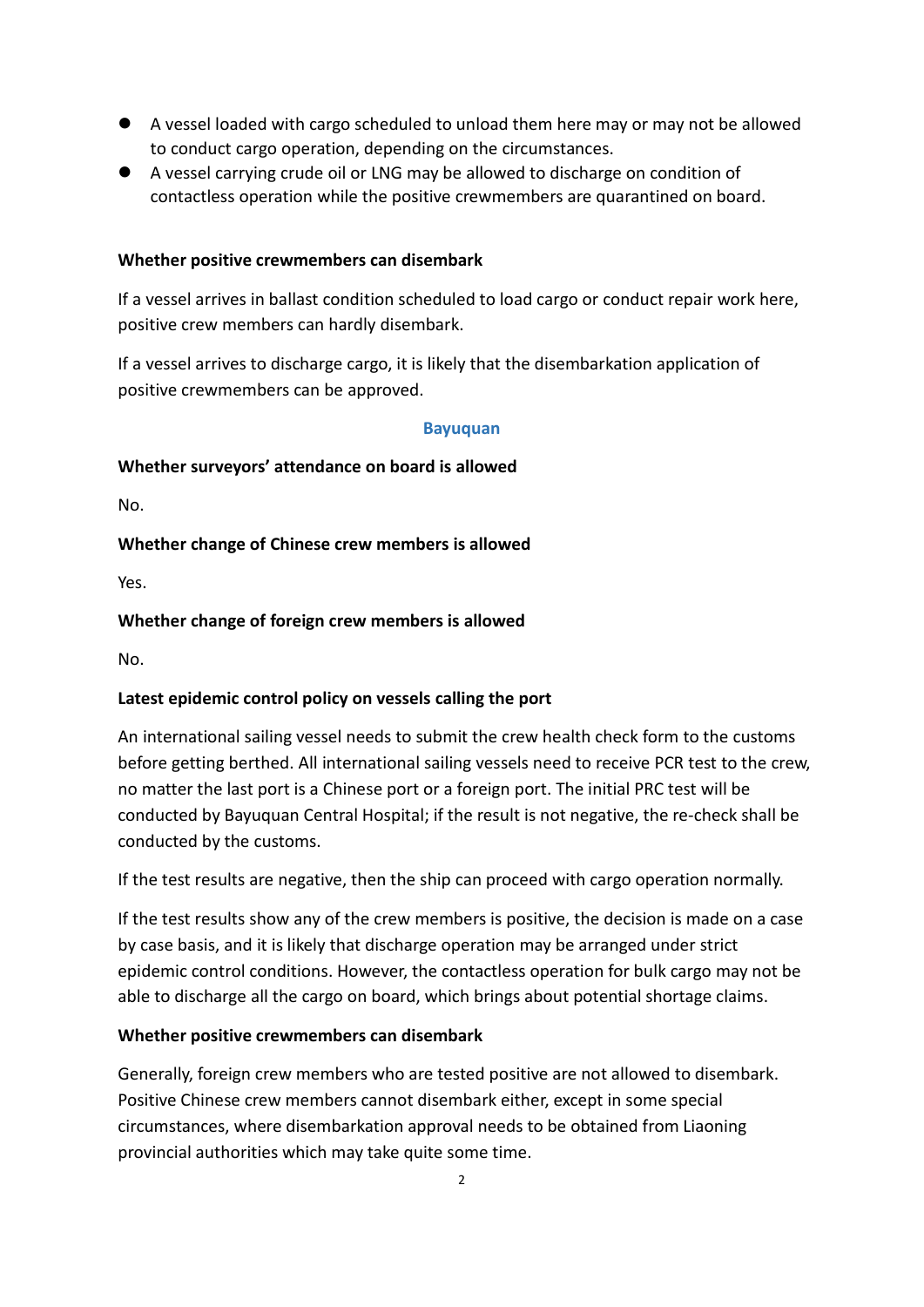### Panjin

# Whether surveyors' attendance on board is allowed

No.

# Whether change of Chinese crew members is allowed

Yes.

# Whether change of foreign crew members is allowed

No.

# Latest epidemic control policy on vessels calling the port

All international sailing vessels need to receive PCR test to the crew.Specific control measures are considered on a case by case basis.

# Whether positive crewmembers can disembark

Generally, foreign crew members who are tested positive are not allowed to disembark. Positive Chinese crew members cannot disembark either, except in some special circumstances, where disembarkation approval needs to be obtained from Liaoning provincial authorities which may take quite some time.

# Jinzhou

# Whether surveyors' attendance on board is allowed

CCIC surveyors may be able to attend on board that are in the closed circuit quarantine management of the port. Surveyors of private firms are not able to attend on board.

# Whether change of Chinese crew members is allowed

Yes.

# Whether change of foreign crew members is allowed

No.

# Latest epidemic control policy on vessels calling the port

The local authorities will decide whether to conduct PCR tests to the crew depending on whether the vessel has called any high risk areas or countries.

# Whether positive crewmembers can disembark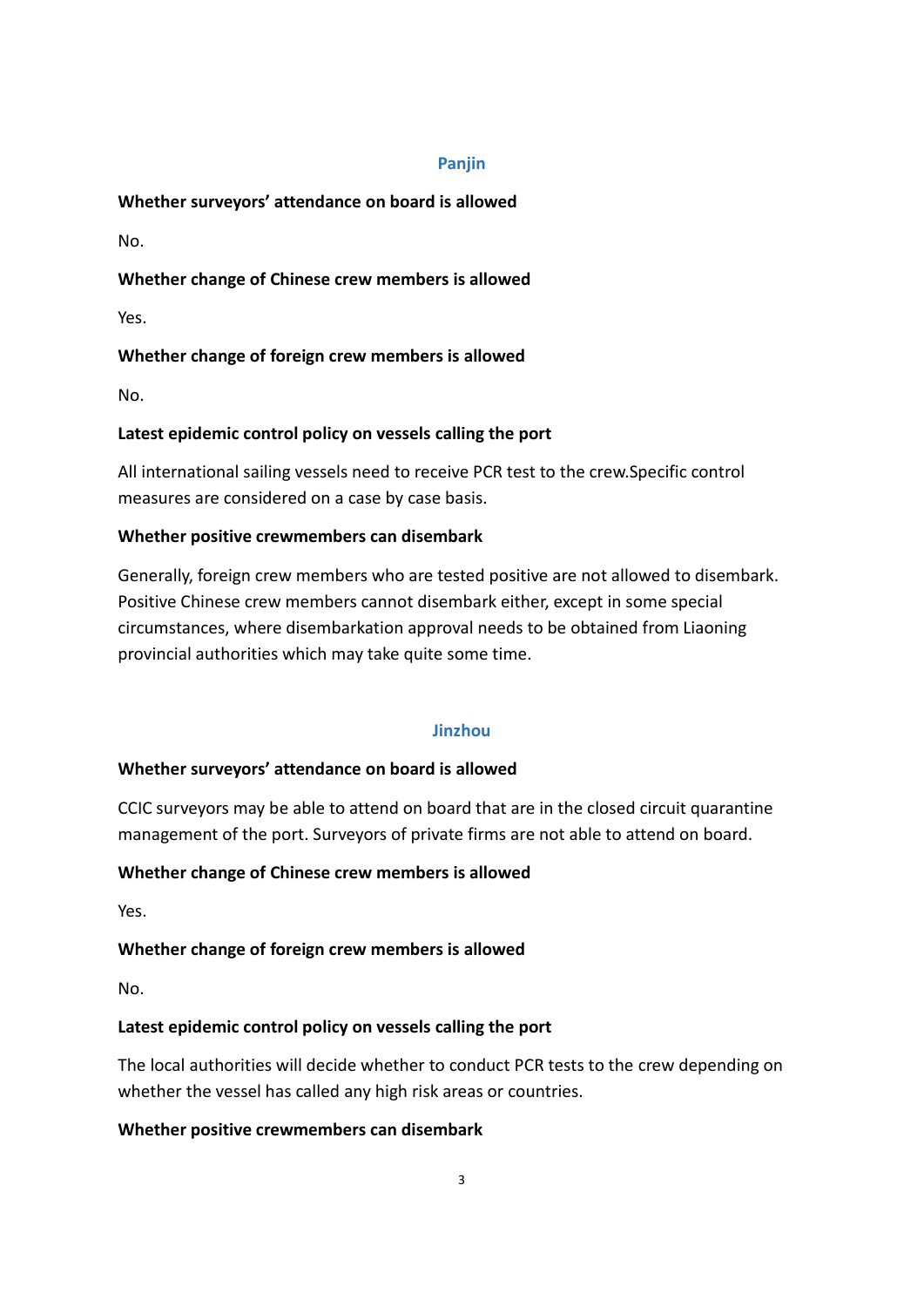Generally, positive crew members cannot disembark, except in some special circumstances, where disembarkation approval needs to be obtained from relevant authorities which may take some time.

### Dandong

# Whether surveyors' attendance on board is allowed

No.

# Whether change of Chinese crew members is allowed

Yes.

# Whether change of foreign crew members is allowed

No.

# Latest epidemic control policy on vessels calling the port

An international sailing vessel needs to submit the crew health check form to the customs before getting berthed. All international sailing vessels need to receive PCR test to the crew. If the last port of call is a Chinese port, the PCR test will be arranged by local health authorities; if the last port of call is a foreign port, the PCR test will be arranged by the local health authorities and the local customs jointly.

If the test results show any of the crew members is positive, the decision is made on a case by case basis, and it is likely that discharge operation may be arranged under strict epidemic control conditions.

### Whether positive crewmembers can disembark

Generally, foreign crew members who are tested positive are not allowed to disembark. Positive Chinese crew members may be allowed to disembark, depending on the circumstances.

### Tianjin

# Whether surveyors' attendance on board is allowed

Surveyors can apply to board the vessel, but will be subject to 14-21 days quarantine afterwards.

# Whether change of Chinese crew members is allowed

Yes.

### Whether change of foreign crew members is allowed

Foreign crew members can be signed off after application, if the relevant conditions are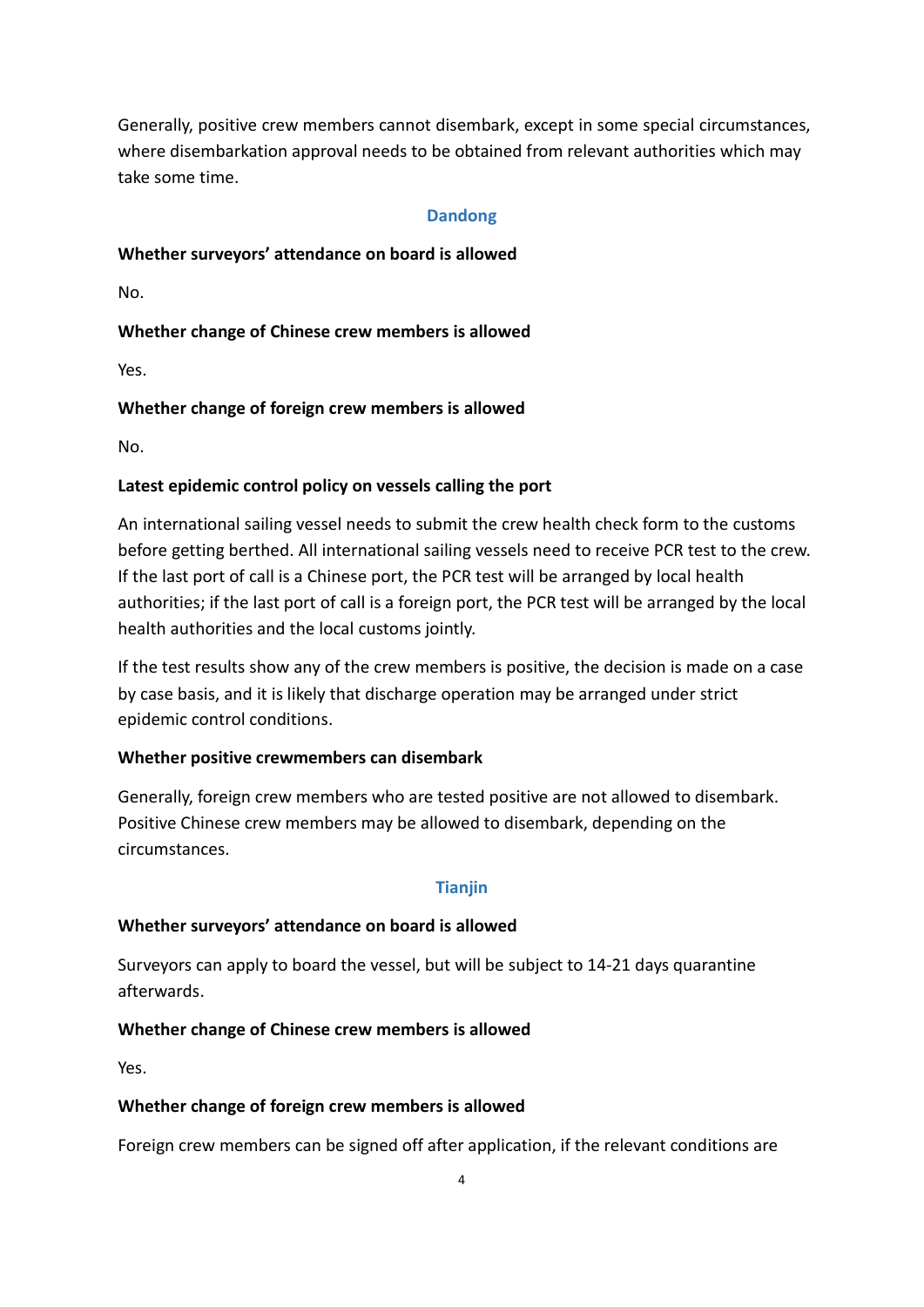met and necessary procedures followed.

# Latest epidemic control policy on vessels calling the port

Different terminals apply different control measures. There may be quarantine measures for vessels that have had crew change within 14 days, but this doesn't apply to all ships or all terminals.

# Whether positive crewmembers can disembark

Positive crew members can disembark at application.

# Tangshan & Caofeidian

Whether surveyors' attendance on board is allowed

No.

Whether change of Chinese crew members is allowed

Yes.

# Whether change of foreign crew members is allowed

No.

# Latest epidemic control policy on vessels calling the port

Different terminals apply different control measures.

### Whether positive crewmembers can disembark

No.

# Qinhuangdao

# Whether surveyors' attendance on board is allowed

No.

# Whether change of Chinese crew members is allowed

Yes.

# Whether change of foreign crew members is allowed

No.

# Latest epidemic control policy on vessels calling the port

Ships are asked to conduct disinfection at the anchorage with equipments on board and provide the video of such operation to the authorities, before they are allowed to berth. After berthing, the customs will conduct PCR tests to the crew.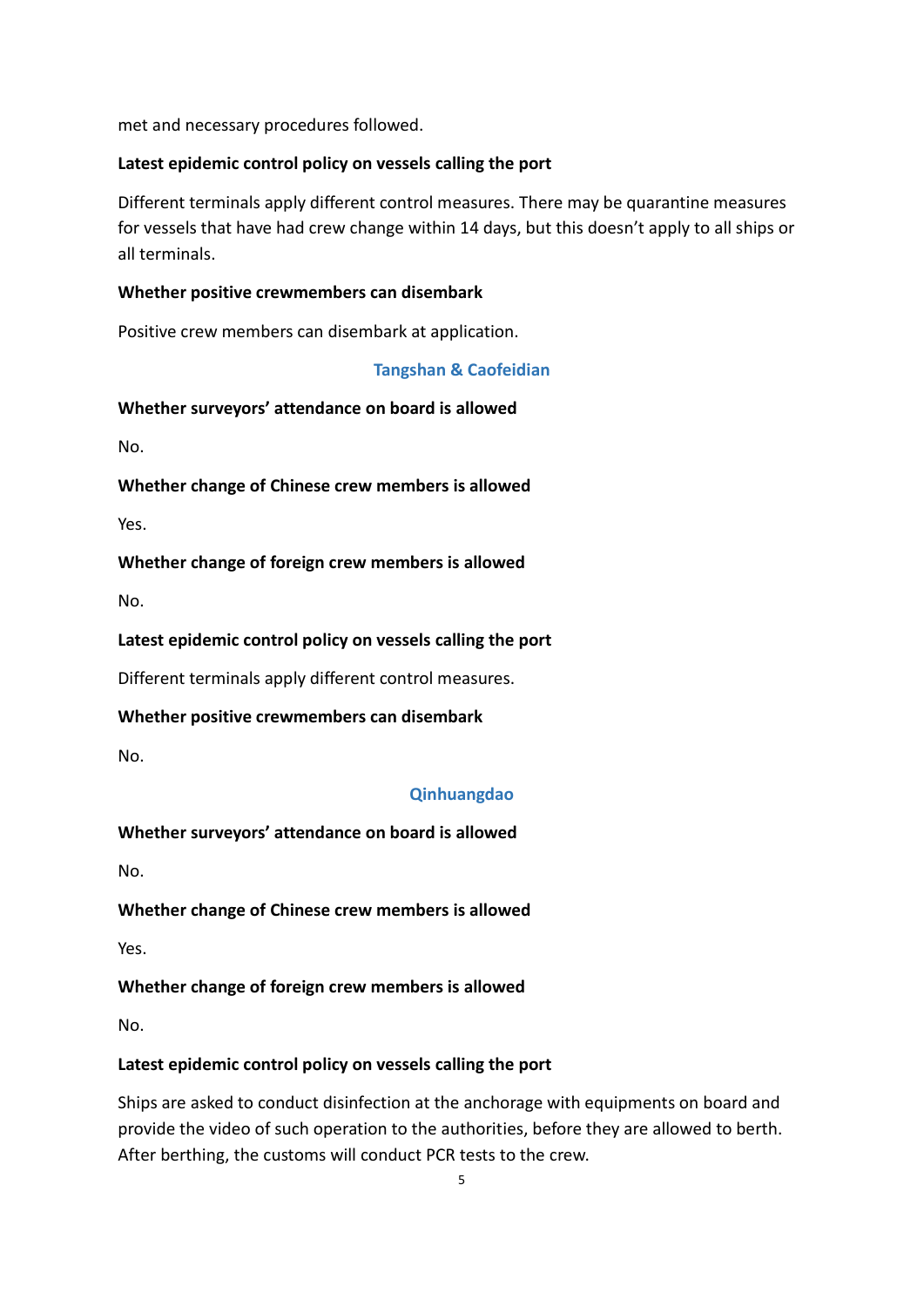### Whether positive crewmembers can disembark

No.

#### Qingdao

#### Whether surveyors' attendance on board is allowed

No, except the surveyors that are in the closed circuit quarantine management of the port.

#### Whether change of Chinese crew members is allowed

Yes.

#### Whether change of foreign crew members is allowed

Foreign crew members can be signed off subject to the local authorities' approval.

#### Latest epidemic control policy on vessels calling the port

The following vessels will receive PCR test to the crew upon berthing: (1) vessels that have had crew change within 14 days in a foreign port; (2) vessels that have had crew change in the last foreign port of call; (3) vessels that have called India within 21 days or have crew members on board who have travel history in India.

#### Whether positive crewmembers can disembark

Positive Chinese crew members can disembark. Foreign crew members who are positive may be allowed to disembark too subject to necessary approval procedures.

### Longkou

### Whether surveyors' attendance on board is allowed

No, except the surveyors that are in the closed circuit quarantine management of the port.

### Whether change of Chinese crew members is allowed

Yes.

### Whether change of foreign crew members is allowed

No.

#### Latest epidemic control policy on vessels calling the port

If a vessel has changed crew within 14 days in a foreign country before arrival, she needs to apply to the local customs for PCR test upon berthing, otherwise, she needs to wait in the anchorage until 14 days have elapsed since change of the crew. If a vessel has called any high risk country or any crew member on board has travel history to any high risk country within 21 days, the vessel needs to apply to the customs to receive PCR test upon berthing,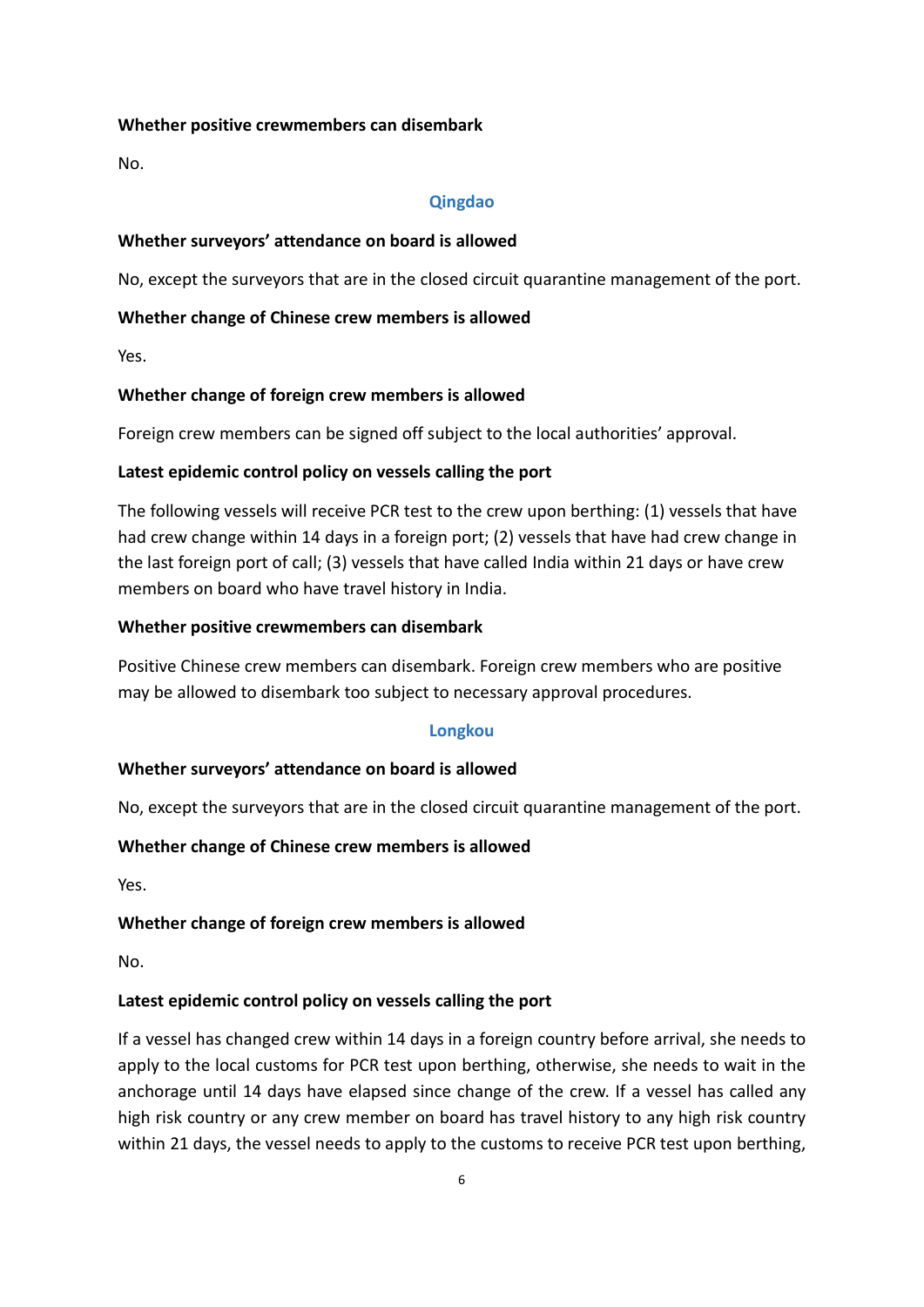otherwise, she needs to wait in the anchorage until 21 days have elapsed since such calling or travelling.

# Whether positive crewmembers can disembark

No.

# Rizhao/Lanshan

# Whether surveyors' attendance on board is allowed

No, except the surveyors that are in the closed circuit quarantine management of the port.

# Whether change of Chinese crew members is allowed

Yes.

# Whether change of foreign crew members is allowed

No.

# Latest epidemic control policy on vessels calling the port

If a vessel has changed crew in a foreign country within 14 days before arrival, PCR tests will be arranged to the crew members who have newly joined the ship.

# Whether positive crewmembers can disembark

Generally, Chinese positive crew members can disembarksubject to necessary approval procedures. Foreign crew members who are tested positive may be sent to a local quarantine hospital during the cargo operation and sent back to the vessel after completion of the cargo operation to sail away with the vessel.

### Yantai

# Whether surveyors' attendance on board is allowed

No, except the surveyors that are in the closed circuit quarantine management of the port.

### Whether change of Chinese crew members is allowed

Yes.

### Whether change of foreign crew members is allowed

No.

# Latest epidemic control policy on vessels calling the port

If a vessel has changed crew within 14 days in a foreign country before arrival, she needs to apply to the local customs for PCR test upon berthing. If a vessel has called any high risk country or any crew member on board has travel history to any high risk country within 21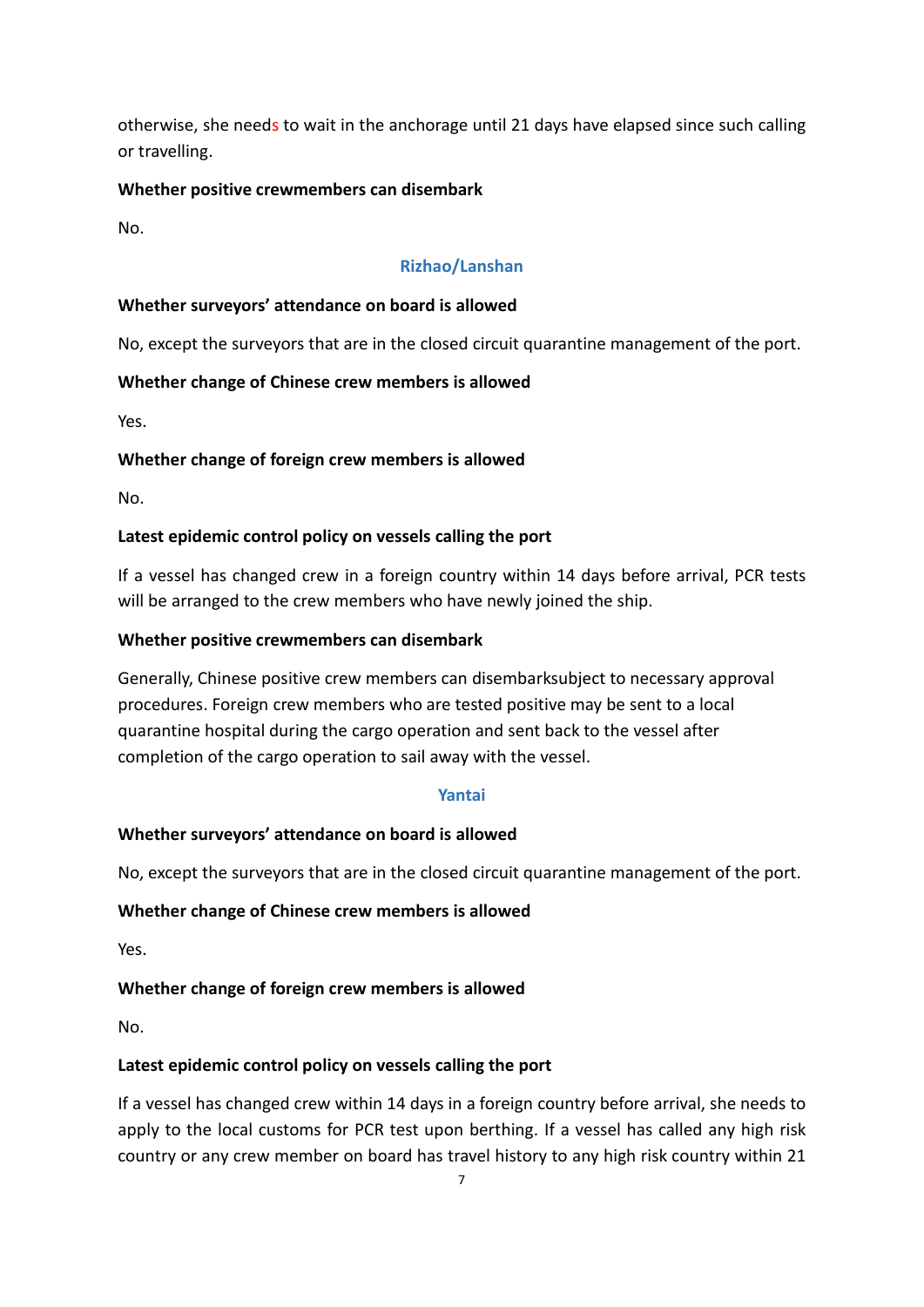days, the vessel needs to apply to the customs to receive PCR test upon berthing.

### Whether positive crewmembers can disembark

Positive Chinese crew members can disembark. Foreign crew members who are positive may be allowed to disembark too subject to necessary approval procedures.

# Lianyungang

# Whether surveyors' attendance on board is allowed

No,except the surveyors that are in the closed circuit quarantine management of the port.

# Whether change of Chinese crew members is allowed

Yes.

# Whether change of foreign crew members is allowed

No.

# Latest epidemic control policy on vessels calling the port

If a vessel has changed crew within 14 days before arrival, she needs to apply to the local customs for PCR test upon berthing. If a vessel has called any high risk country or any crew member on board has travel history to any high risk country within 21 days, the vessel needs to apply to the customs to receive PCR test upon berthing.

### Whether positive crewmembers can disembark

Positive Chinese crew members can disembark. Foreign crew members who are positive may be allowed to disembark too subject to necessary approval procedures.

### **Weihai**

### Whether surveyors' attendance on board is allowed

Surveyors who boarded an international sailing vessel need to be quarantined for 7+7 days afterwards and the approval procedures of boarding permit is very strict.

### Whether change of Chinese crew members is allowed

Yes.

### Whether change of foreign crew members is allowed

No.

### Latest epidemic control policy on vessels calling the port

If a vessel has changed crew within 14 days before arrival, she needs to apply to the local customs for PCR test upon berthing.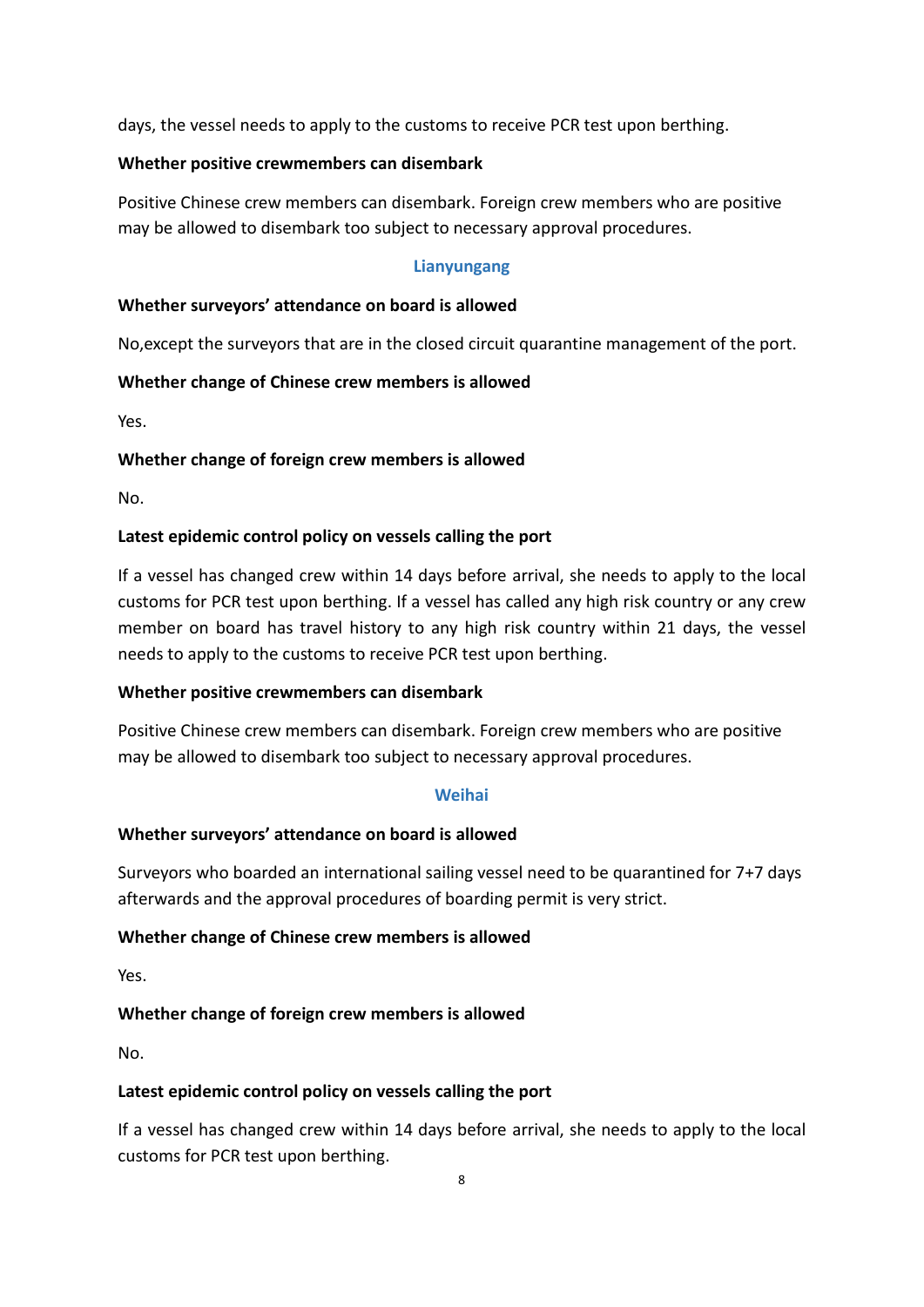### Whether positive crewmembers can disembark

Positive crew members are seldom allowed to disembark.

### Shidao shipyard

# Whether surveyors' attendance on board is allowed

Yes but the surveyor needs to hold valid PCR test report and may be subject to quarantine afterwards.

# Whether change of Chinese crew members is allowed

Yes.

# Whether change of foreign crew members is allowed

No.

# Latest epidemic control policy on vessels calling the port

If a vessel has departed from the last foreign port of call or has changed crew within 14 days before arrival, she needs wait in the anchorage until 14 days has elapsed since such departure or change of crew before she is allowed to berth.

All the crew on all the vessels needs to receive PCR tests upon berthing. If a vessel has departed from the last foreign port of call or has changed crew more than 14 days but less than 28 days before arrival, the crew needs to receive PCR tests for 3 times. If a vessel has departed from the last foreign port of call or has changed crew more than 28 days before arrival, the crew needs to receive PCR test once.

# Whether positive crewmembers can disembark

Positive Chinese crew members can disembark. Foreign crew members who are positive seldom allowed to disembark too subject to necessary approval procedures.

### Penglai

### Whether surveyors' attendance on board is allowed

No,except the surveyors that are in the closed circuit quarantine management of the port.

# Whether change of Chinese crew members is allowed

Yes.

# Whether change of foreign crew members is allowed

No.

### Latest epidemic control policy on vessels calling the port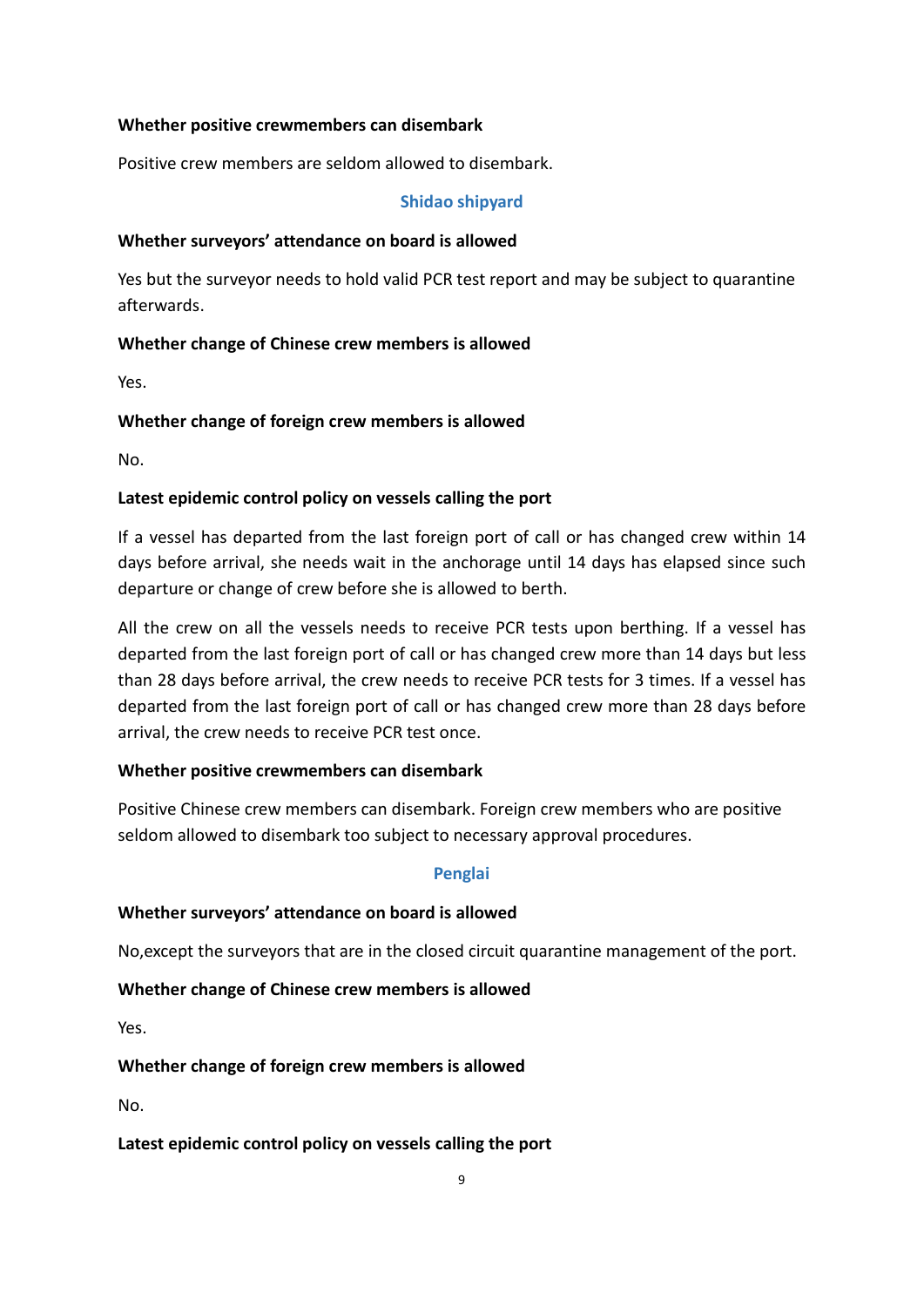If a vessel has changed crew in a foreign country within 14 days before arrival, PCR tests will be arranged to the crew members who have newly joined the ship.

### Whether positive crewmembers can disembark

Positive crew members are seldom allowed to disembark.

#### Shanghai and ports on Yangtze River

#### Whether surveyors' attendance on board is allowed

No, except vessels in some shipyards who may allow surveyors to board subject to PCR test reports. Furthermore, cities such as Shanghai, Taicang and Jiangyin are currently in full or partial lockdown, therefore, even a survey without the need to board the ship may be difficult to arrange due to traffic restrictions and personnel movement restrictions.

#### Whether change of Chinese crew members is allowed

Yes. However, as mentioned above, some cities are in full or partial lockdown, so even if the general policy allows change of crew, it may be impossible to arrange in practice currently.

#### Whether change of foreign crew members is allowed

Signing off of foreign crew members was possible in Shanghai, but is currently impossible due to lockdown of the whole city. Signing off of foreign crew members is not allowed in the ports on Yangtze River.

#### Latest epidemic control policy on vessels calling the port

Zhenjiang: PCR test may be arranged to the crew upon berthing.

Changzhou: Vessels that have called any high risk country within 21 days or have any crew member that has travel history to any high risk country within 21 days are suggested to wait in the anchorage until 21 days has elapsed since such call or travel before she gets berthed.

Jiangyin: Vessels arriving for cargo operation from a high risk country needs to wait until 14 days have elapsed before she can get berthed. Vessels arriving for ship repair from a high risk country needs to wait until 28 days have elapsed before she can get berthed.

Taicang: Vessels arriving from high risk countries or having had crew change in the last foreign port of call need to receive PCR tests to the whole crew.

Changshu: Vessels have called high risk countries within 21 days or have arranged crew change in a foreign port within 14 days need to receive PCR test to the whole crew.

Nantong: Vessels that have called high risk countries within 14 days need to receive PCR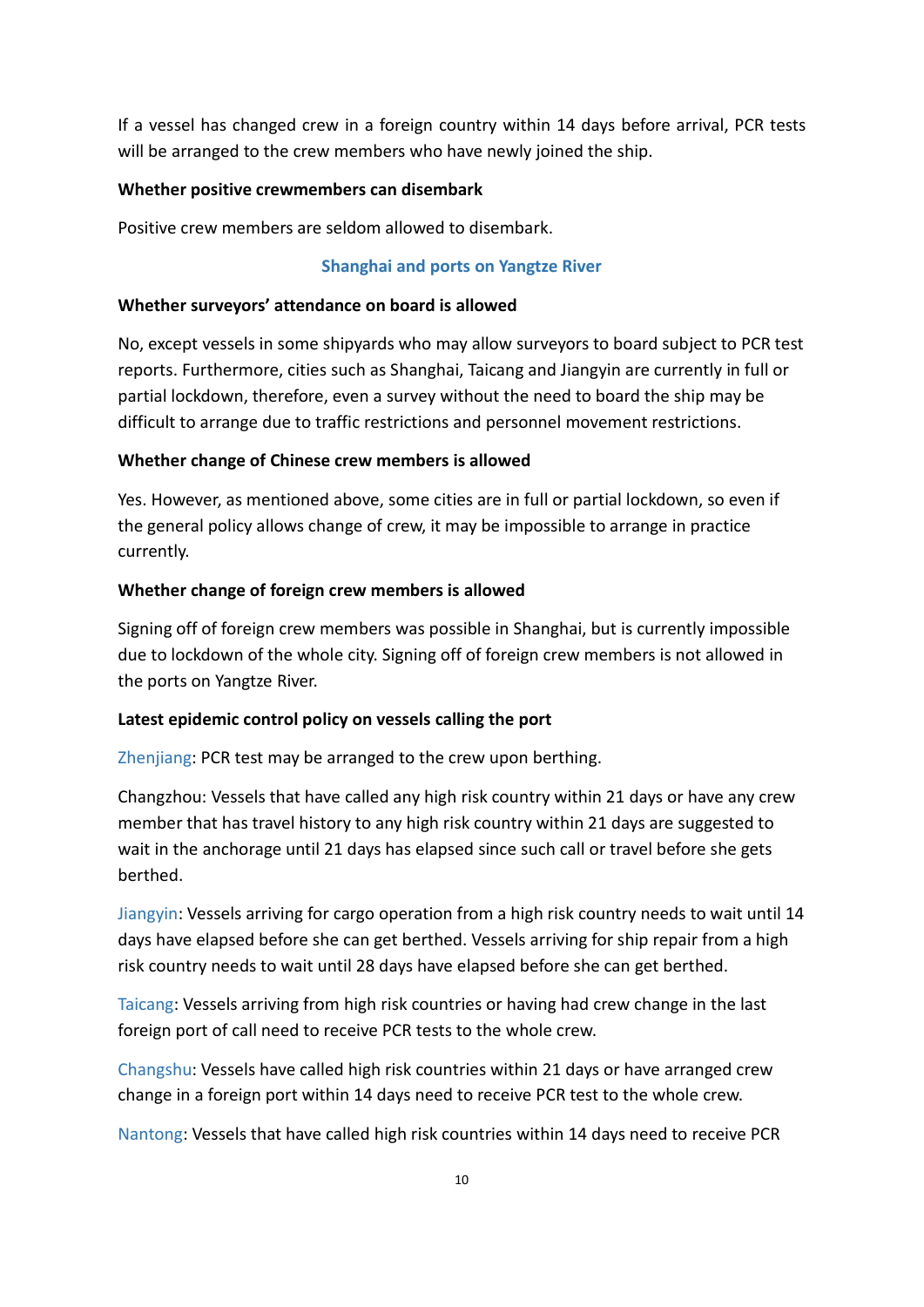test to the whole crew.

#### Whether positive crewmembers can disembark

Positive Chinese crew members are allowed to disembark. For positive foreign crew members, ports such as Nanjing, Zhangjiagang and Nantong may allow the crew members to disembark for quarantine and treatment. Generally the decision is made on case by case basis.

#### Ningbo

#### Whether surveyors' attendance on board is allowed

No, except the surveyors who are in the closed circuit quarantine management of the port.

#### Whether change of Chinese crew members is allowed

Yes.

#### Whether change of foreign crew members is allowed

No.

#### Latest epidemic control policy on vessels calling the port

If a vessel has changed crew in a foreign country within 14 days before arrival, PCR tests will be arranged to the crew members who have newly joined the ship. If there is crew member who has recent infection history though tested negative now, or crew member who has shown symptoms of fever or coughing, the customs may arrange PCR test to the crew.

#### Whether positive crewmembers can disembark

If positive crew members are detected on a container ship or bulk ship, the port authorities may refuse the ship to conduct any cargo operation and ask her to sail away for crew change in a foreign port after which she can return for cargo operation. For chemical tankers, if positive crew members are found after berthing, contactless cargo operation may be permitted, but if positive crew members are found before berthing, the ship's berthing application may be rejected.

#### Zhoushan

#### Whether surveyors' attendance on board is allowed

No, except the surveyors who are in the closed circuit quarantine management of the port.

#### Whether change of Chinese crew members is allowed

Yes. It is relatively easier to arrange crew change whilst the vessels are having repairs in the shipyards. For vessels that call for cargo operation, whether crew change can take place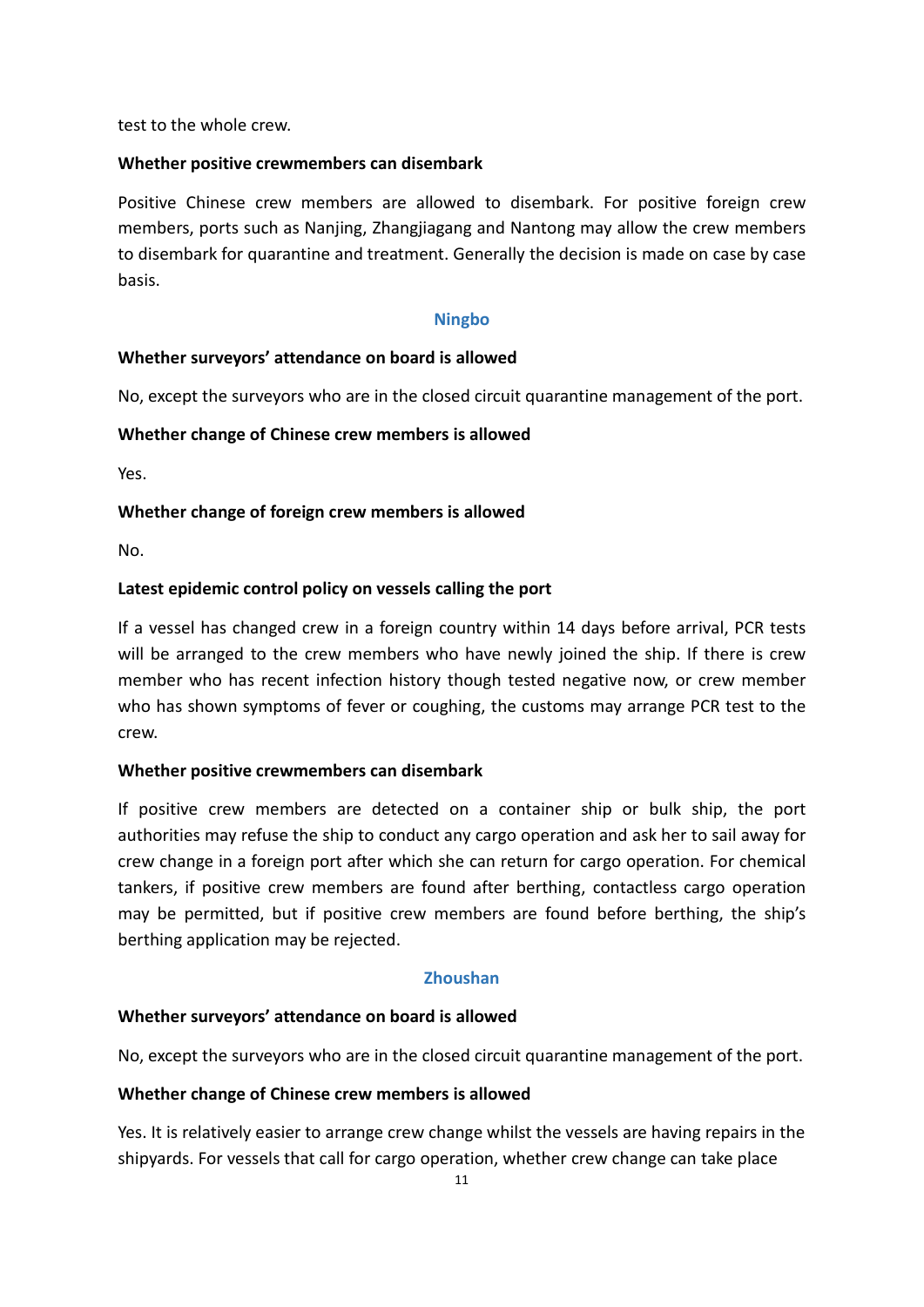largely depend on the berthing arrangement of the terminal and availability of quarantine hotel.

# Whether change of foreign crew members is allowed

No.

# Latest epidemic control policy on vessels calling the port

If a vessel has changed crew in a foreign country within 14 days before arrival, PCR tests will be arranged to the crew members who have newly joined the ship. If there is crew member who has recent infection history though tested negative now, or crew member who has shown symptoms of fever or coughing, the customs may arrange PCR test to the crew.

# Whether positive crewmembers can disembark

If a vessel arrives for ship repair and any positive crew member are detected, the shipyard will coordinate with the local government to arrange the positive crew members to be quarantined in a local hotel, and the ship may only commence repair work after 14 days' quarantine; furthermore, it is possible the ship can only depart after the positive crewmembers turned negative and returned to the ship.

If a vessel arrives for cargo operation and positive crew members are detected,the vessel might be asked to sail away by the authorities. In some cases, it may be possible to arrange contactless cargo operation or arrange the positive crewmembers to disembark for quarantine.However, the whole process including cargo operation, application to various authorities and quarantine will take quite long time, and additional claims and costs such as terminal loss of use claims and agency fees etc. will be incurred.

### Fuzhou

### Whether surveyors' attendance on board is allowed

Generally, no. But for vessels in some shipyards, local surveyors may be allowed to board the ship after application.

### Whether change of Chinese crew members is allowed

### Yes. Whether change of foreign crew members is allowed

No.

# Latest epidemic control policy on vessels calling the port

The local policy is considered on a case by case basis.

### Whether positive crewmembers can disembark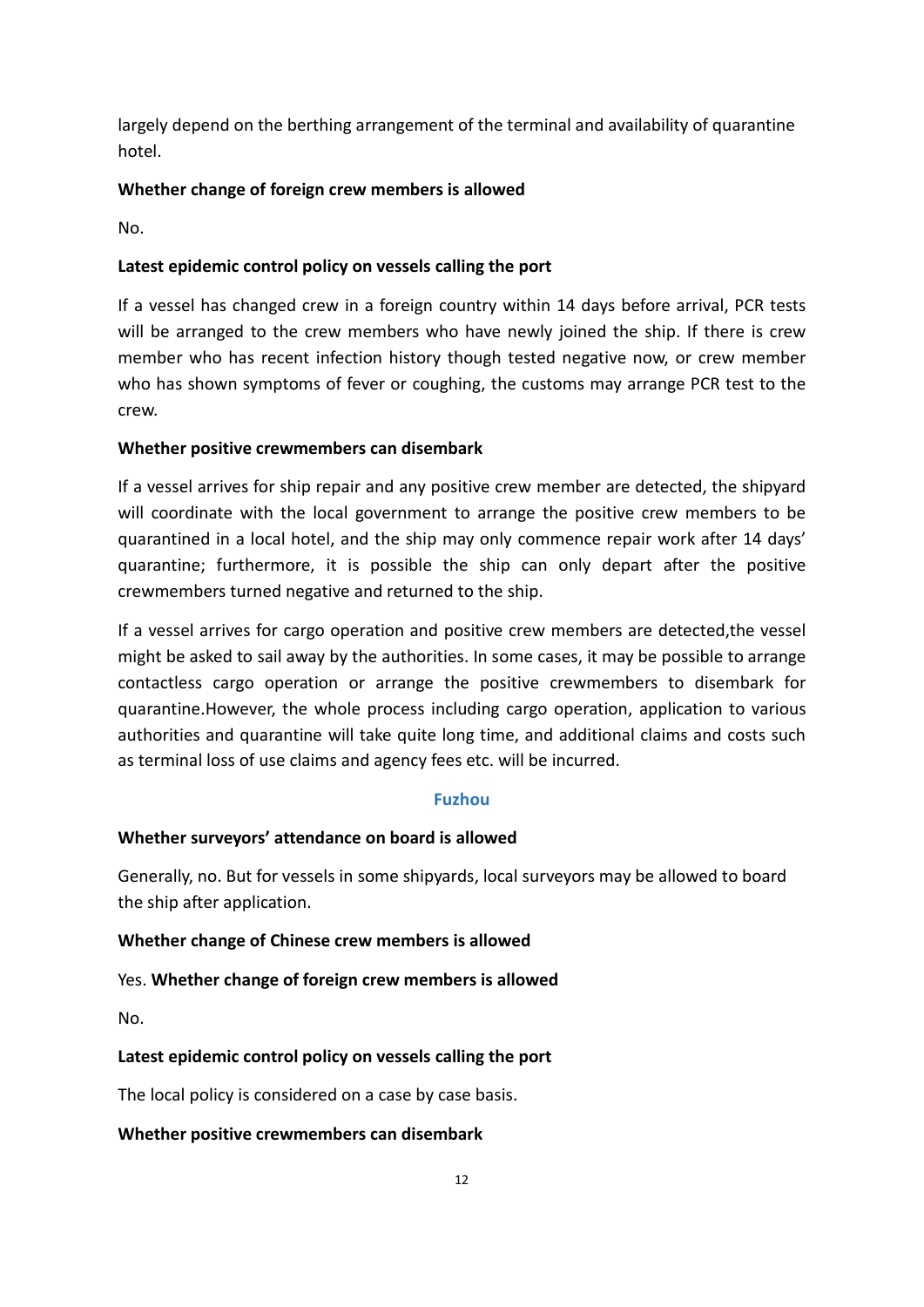Positive crew members may be allowed to disembark upon application.

#### Xiamen

### Whether surveyors' attendance on board is allowed

No.

Whether change of Chinese crew members is allowed

Yes.

# Whether change of foreign crew members is allowed

No.

# Latest epidemic control policy on vessels calling the port

The local policy is considered on a case by case basis.

# Whether positive crewmembers can disembark

Positive crew members should be disembarked before cargo operation can commence.

### Yangpu

# Whether surveyors' attendance on board is allowed

No.

Whether change of Chinese crew members is allowed

Yes.

# Whether change of foreign crew members is allowed

No.

# Latest epidemic control policy on vessels calling the port

The local policy is considered on a case by case basis.

### Whether positive crewmembers can disembark

Positive crew members are hardly allowed to disembark.

### Shantou

Whether surveyors' attendance on board is allowed

No.

### Whether change of Chinese crew members is allowed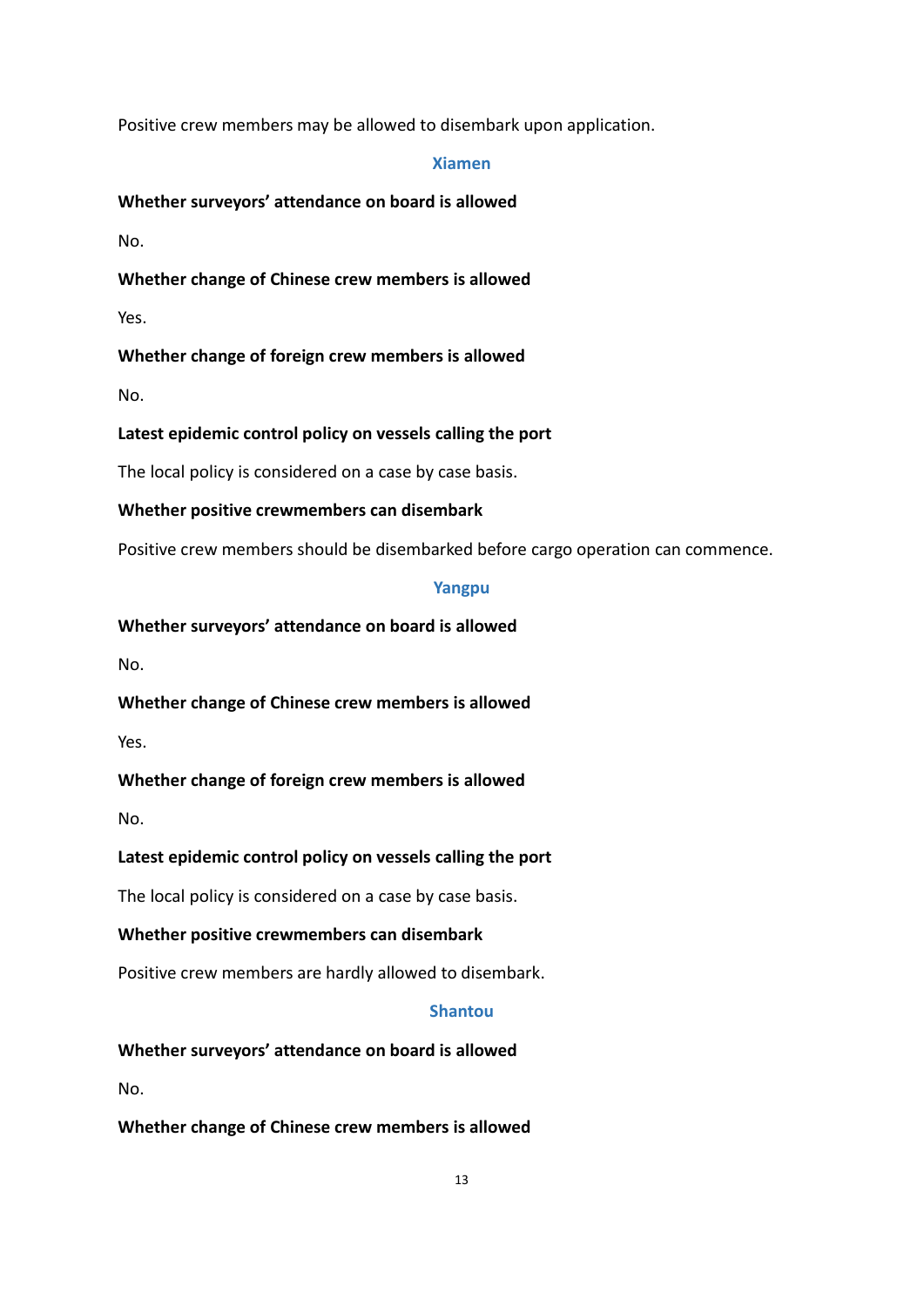Yes.

# Whether change of foreign crew members is allowed

No.

# Latest epidemic control policy on vessels calling the port

If a vessel has changed crew in a foreign port of call, she can only get berthed after 21 days have elapsed.

# Whether positive crewmembers can disembark

Positive crew members are hardly allowed to disembark.

### Guangzhou

# Whether surveyors' attendance on board is allowed

Application is need and surveyors are subject to quarantine afterwards.

# Whether change of Chinese crew members is allowed

Yes.

# Whether change of foreign crew members is allowed

No.

# Latest epidemic control policy on vessels calling the port

If a vessel has changed crew in a foreign port of call within 14 days before arrival, the local customs will conduct PCR test to the crew.

### Whether positive crewmembers can disembark

Positive crew members may be allowed to disembark after application.

### Shenzhen

### Whether surveyors' attendance on board is allowed

Application is need and surveyors are subject to quarantine afterwards.

### Whether change of Chinese crew members is allowed

Yes.

# Whether change of foreign crew members is allowed

No.

### Latest epidemic control policy on vessels calling the port